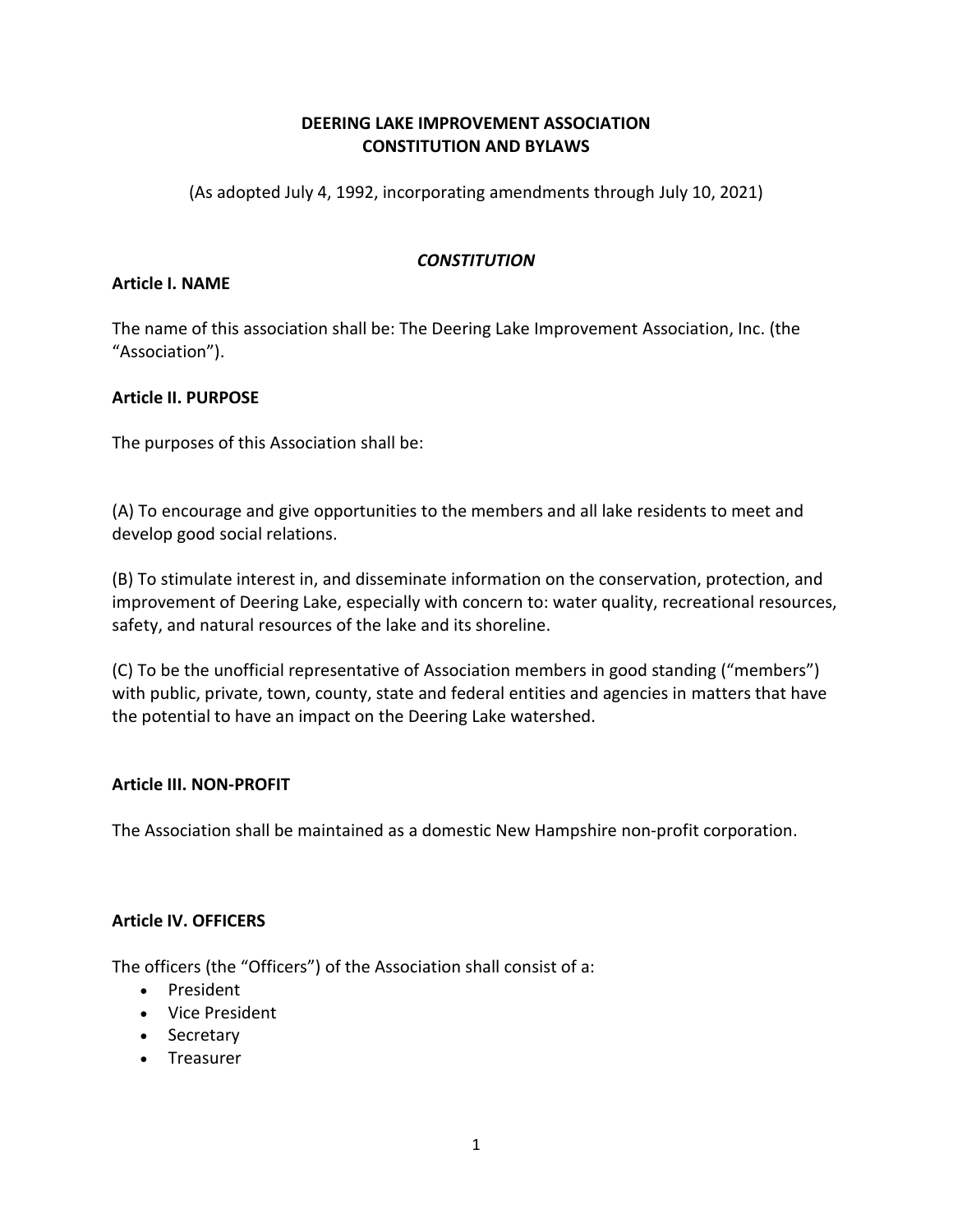### **Article V. COUNCIL**

There shall be four (4) Association directors (the "Directors") who, along with the Officers and the immediate Past President compromise the council (the "Council") of the Association.

## **Article VI. ELIGIBILITY**

Any person is eligible for membership subject to conditions defined in the Bylaws Article V, Section 1.

# **Article VII BYLAWS**

The Association shall, by the enactment of suitable bylaws (the "Bylaws"), provide for the election of the Council; the determination and dissemination of the length of Council terms; the inclusion of, and communication with, the Members; the rules of conduct for all Association meetings and events, the amount of annual dues, and any such other matters which the Council, in its sole discretion, deems to be in the best interest of the Association and its Members. The Bylaws shall contain nothing inconsistent with this Constitution, the Association's Certificate of Incorporation, or applicable law.

### **Article VIII. AMENDMENTS**

Amendments to the Constitution may be proposed in the following way:

A proposal for amendment must be made in writing and adopted during one of three (3) official Association general meetings (the "Meetings") as described in the Association's Bylaws, Article I, Section 4. If the proposed amendment is adopted, it shall be posted on the Association website, and distributed electronically to all full Members as defined generally in Article 5. A vote on the proposed amendment shall be held at the Labor Day meeting, or by a special meeting designated for this specific purpose. Approval will require a two-thirds (2/3) majority vote of the Members attending the meeting.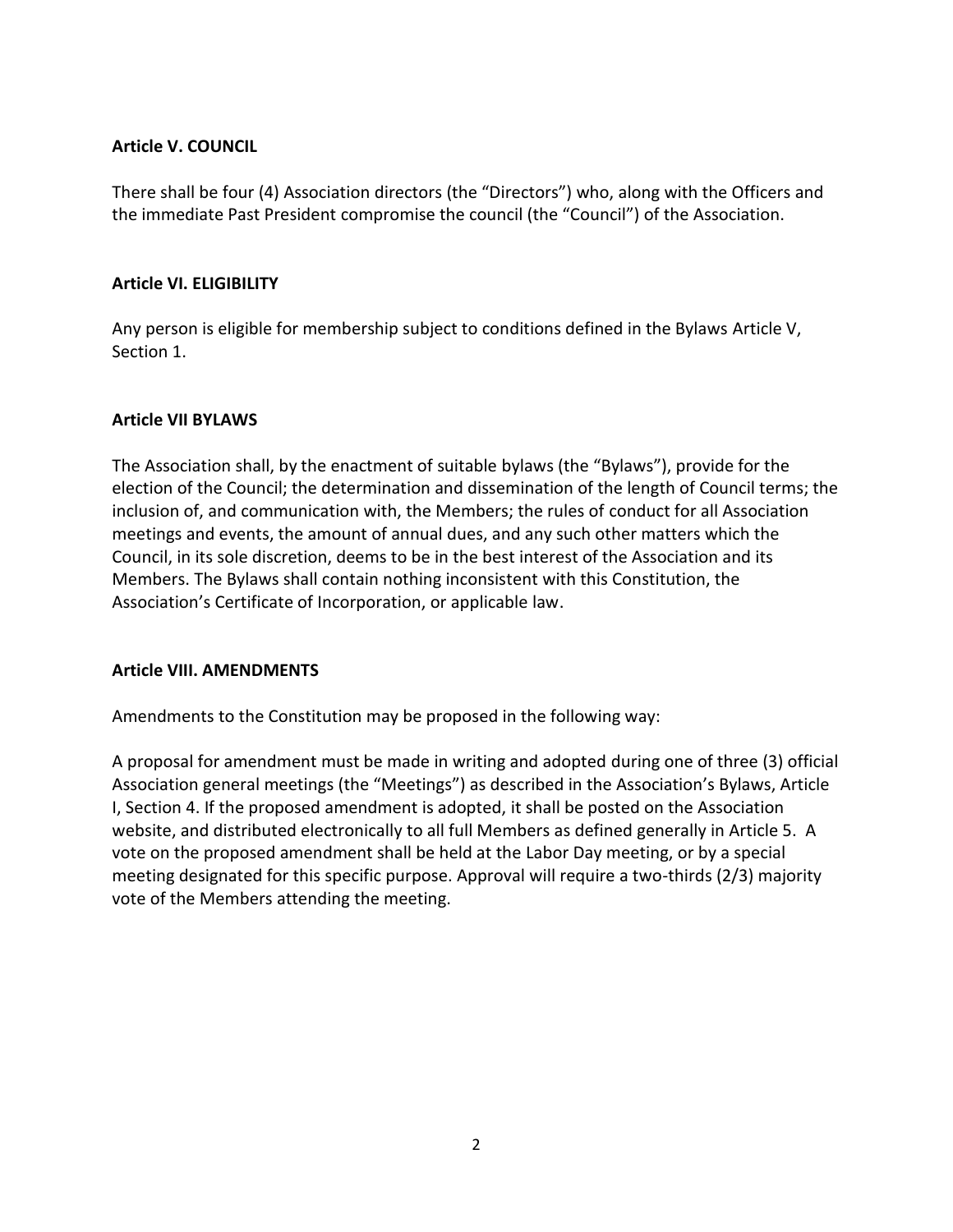## *BYLAWS*

(As adopted July 4, 1992, incorporating amendments through July 10, 2021)

## **Article I. OFFICERS**

### Section 1. Duties

- 1. The duties of the Officers of this Association shall be the usual duties pertaining to these officers. They shall also perform any duties assigned to them by the Bylaws, or by a vote of the Members of the Association, or by the Council.
- 2. Maintain a current list of Members in good standing.

Duties of the President:

- 1. Preside and conduct the order of business at all Annual Meetings, General Membership Meetings, Council meetings, and Special meetings.
- 2. Act as a member ex-officio of all Association committees.
- 3. Exercise check-signing authority.

Duties of the Vice-President:

1. Act on behalf of the President in his or her absence.

Duties of the Secretary:

- 1. Record the minutes for all Meetings and ensure the timely and accurate distribution of minutes to the Members.
- 2. Execute all Association communication, as directed by the Council
- 3. Manage and maintain all official Association records.

Duties of the Treasurer:

- 1. Manage and maintain all Association financial accounting.
- 2. Provide GAAP financial reports of all accounts during Meetings, or when directed to do so by the Council.
- 3. Submit proposed annual budget to the Council.
- 4. Accurately prepare and submit all tax and governmental filings and ensure the Association's compliance in all related matters.
- 5. Exercise check-signing authority.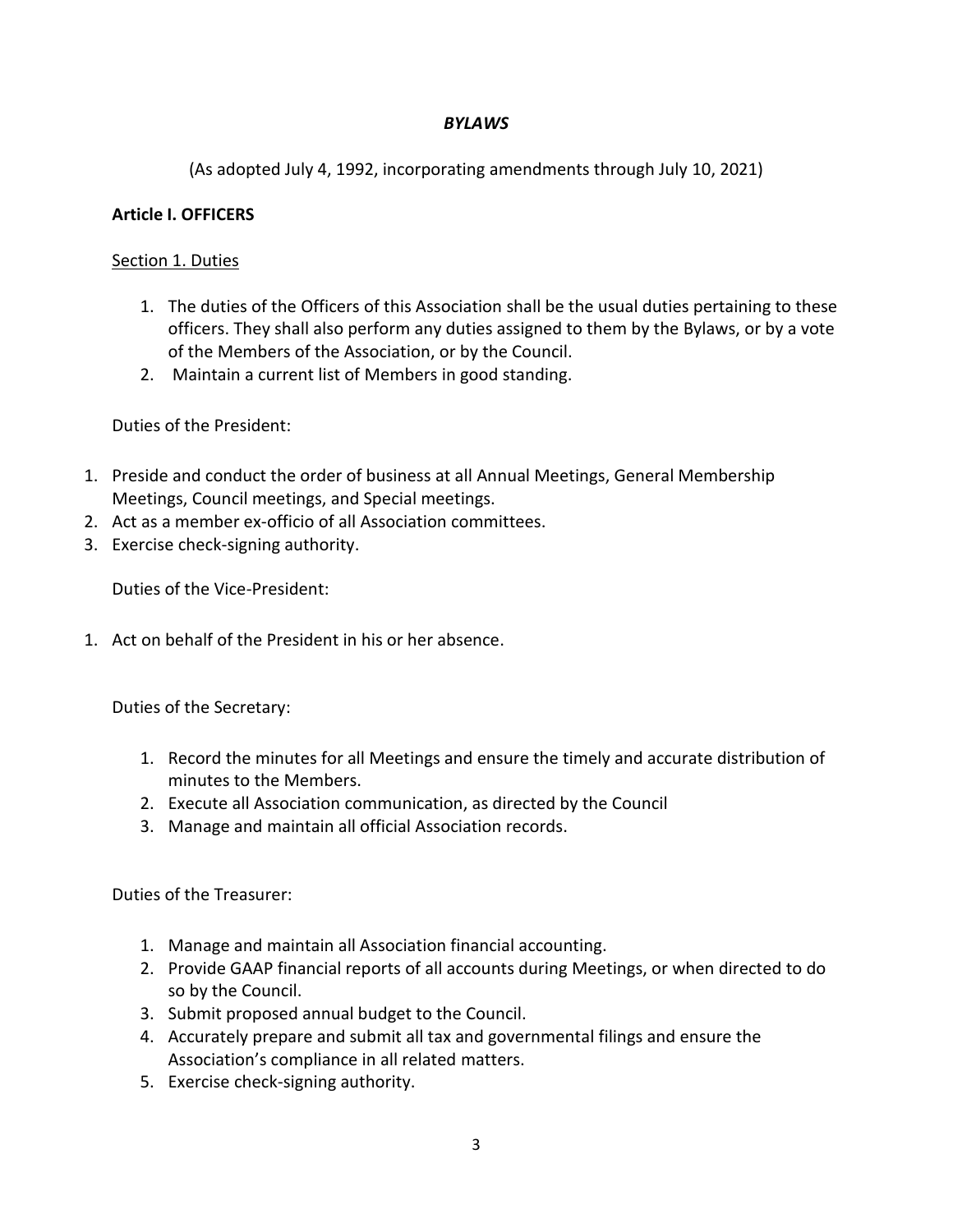### Section 2. Compensation

No member of the Council shall receive any compensation for services rendered.

#### Section 3. Expenditures

Expenditures shall be paid by the Treasurer with the approval of the President. Expenditures more than \$500.00 shall require the approval of the Council.

#### Section 4. Membership Meetings

Membership Meetings shall be held three times annually; occurring on or around Memorial Day, Independence Day, and Labor Day.

#### Section 5. Reports

Formal reports shall be made by the DLIA officers at the Labor Day Meeting. The Treasurer's report shall be reviewed annually by the Council.

### Section 6. Terms of Office

The term of officers shall be two (2) years, commencing at the conclusion of the Labor Day Annual Meeting during which their election was certified by the Members and Council.

The Secretary and Treasurer may be re-elected for an indefinite number of terms. Each Director shall hold office for two (2) years. Two (2) Directors shall be elected every year.

### Section 7. Employees

The Council of this Association shall have the right to engage professional services in excess of \$500.00 and to pay for these services, subject to approval by a majority of the members of the Council.

### **Article II. ELECTIONS**

#### Section 1. Time

The certification of the Council shall be held during the Labor Day Meeting.

#### Section 2. Procedure

The Council will present a slate of Officers to the Members prior to the Labor Day meeting. At that time, the President shall call for nominations from the floor. If there are no nominations a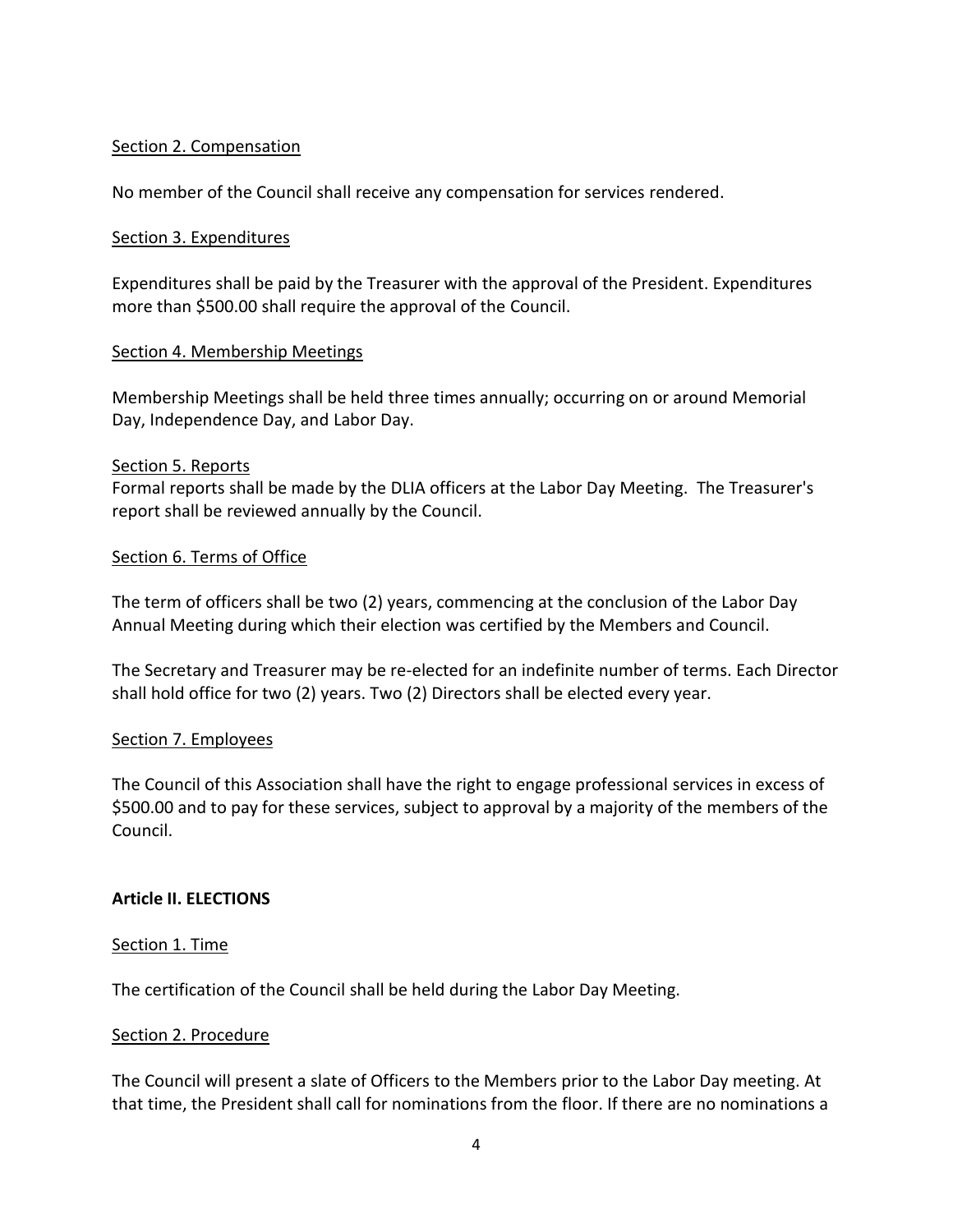motion shall be made from the floor for the election of the slate (the "Slate") as presented by the Council.

If additional nominations are made a ballot vote will be used.

# Section 3. Official Ballot

In the event multiple persons are nominated to an office, the appropriate ballot (the "Ballot") shall be posted on the Association website and distributed electronically to all full Members.

# Section 4. Ballot Voting

A vote on the Ballot shall be held during the Labor Day Meeting. The candidate receiving the largest number of votes for a particular Council position shall be added to the Slate, voted on by Members, and declared elected to their respective offices upon certification by the Council.

# Section 5. Vacancy

If a Council vacancy occurs, the remaining council shall meet and a quorum of Council members, as defined in Article III, Section 3 herein, shall participate in a meeting called specifically for this purpose, and shall elect a Member to fill such vacancy in an interim capacity until the next Meeting, during which a Member vote shall select a permanent replacement Council member.

# **Article III. THE COUNCIL AND DIRECTORS**

# Section 1. Duties

The Council may delegate to the elected Officers special assignments in addition to the usual duties as described in Article 1, Section 1.

The Council shall enforce the Constitution and Bylaws by declaring null and void any practices or procedures on the part of any Officer or Committee that are non-compliant with the Constitution and Bylaws. The Council shall have final decision in all disputed matters through a majority vote of Council members.

# Section 2. Council Meetings

Meetings of the Council shall be held in advance of each Meeting.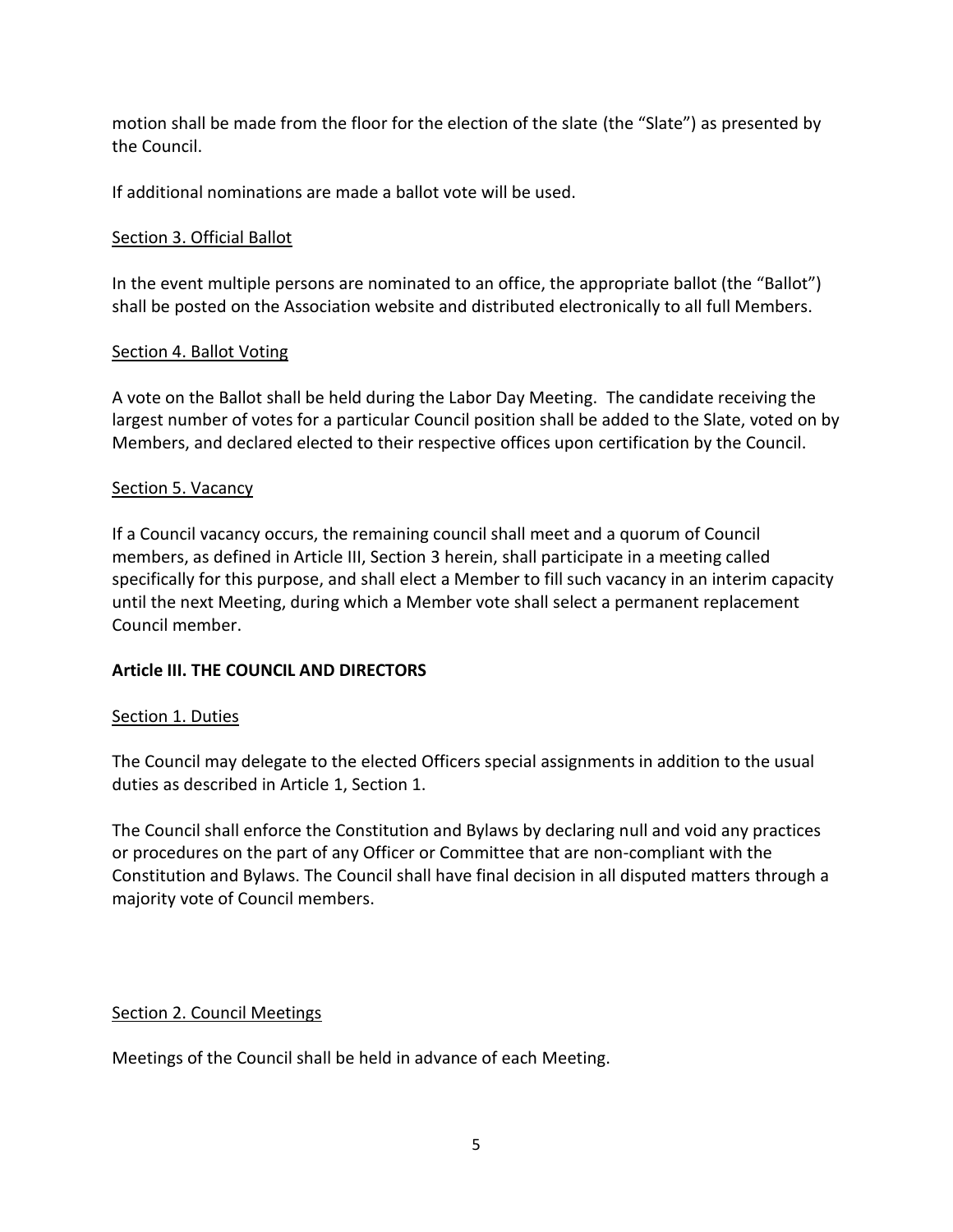Special meetings of the Council (the "Special Council Meetings") may be called at any time by the President or by the majority of Council members, providing reasonable notice is given.

Council members may participate in meetings virtually, so long as all participants are able to hear one another.

# Section 3. Quorum

A majority of Council members shall constitute a quorum, provided at least two (2) of the elected Directors are present.

## Section 4. Officers

The President and Secretary of the Association shall serve as President and Secretary of the Council.

## Section 5. Reports

The Secretary shall deliver a report of all Council Meeting minutes at each the next scheduled Meeting.

## Section 6. Committees

Committees may be created at any time with the approval of the Council and shall consist of one or more Council members. These Committees shall be responsible to the Council. Any committee shall be dissolved automatically upon completion of the special duties for which it was formed, and the Committee Chairperson shall immediately forward to the President all documents and records pertaining to the work of the Committee.

There shall be two (2) ongoing Committees: Membership Committee and Nominating Committee. The Membership Committee is charged with the duties prescribed in Article V of the Bylaws. The Nominating Committee is charged with nomination of Officers and Directors and supervision of elections of Officers and Directors as prescribed in Article II of the Bylaws.

### **Article IV. MEMBERSHIP**

### Section 1. Eligibility

A. The term "Full Member" shall be defined as an individual, or a designated representative of a group with common or joint ownership and will have only one (1) Ballot vote. Full Members shall be limited to owners of Deering Lake real property with deeded access to the waterfront.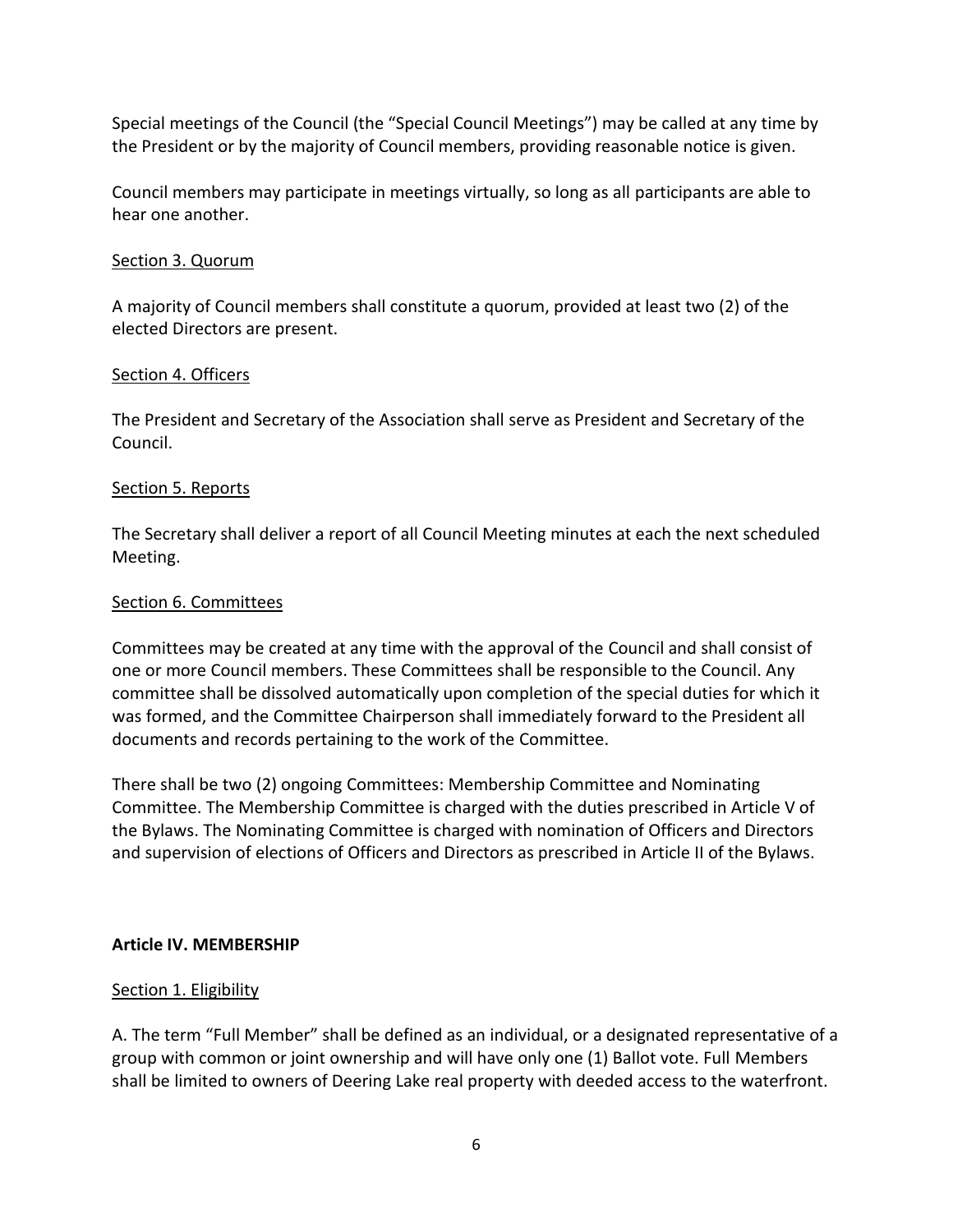B. The term "Associate Member" shall be defined as above, but with no Ballot voting rights. Associate membership in the Association requires sponsorship by a Full Member.

# Section 2. Annual Dues

The Association is hereby permitted to collect (the "Dues") from Members. The amount of the Dues shall be determined by the majority vote of the Council.

The annual dues are due and payable by Full Members no later than the conclusion of the Memorial Day Meeting. If dues remain outstanding for over sixty (60) days, the Member shall become suspended automatically. Upon receipt of any overdue Dues, the Member is automatically reactivated as a Full Member of the Association.

Associate Members are not required to pay annual dues.

## Section 3. Resignation

A member wishing to resign their membership shall so notify the Secretary in writing. There shall be no remission of dues. He/She may be reinstated upon application providing their membership was in good standing upon resignation.

### Section 4. Roster of Members

The roster of full members shall be kept up to date by the Council.

# **Article V. MEMBERSHIP MEETINGS**

### Section 1. Election Meeting

The Election Meeting shall be held on Labor Day weekend.

### Section 2. Special Meetings (for general body)

Special Meetings may be called at any time by the President with the approval of a majority of the Council.

### Section 3. Quorum

The presence in person or by proxy of five (5) full Members shall be necessary to constitute a quorum for the transaction of business.